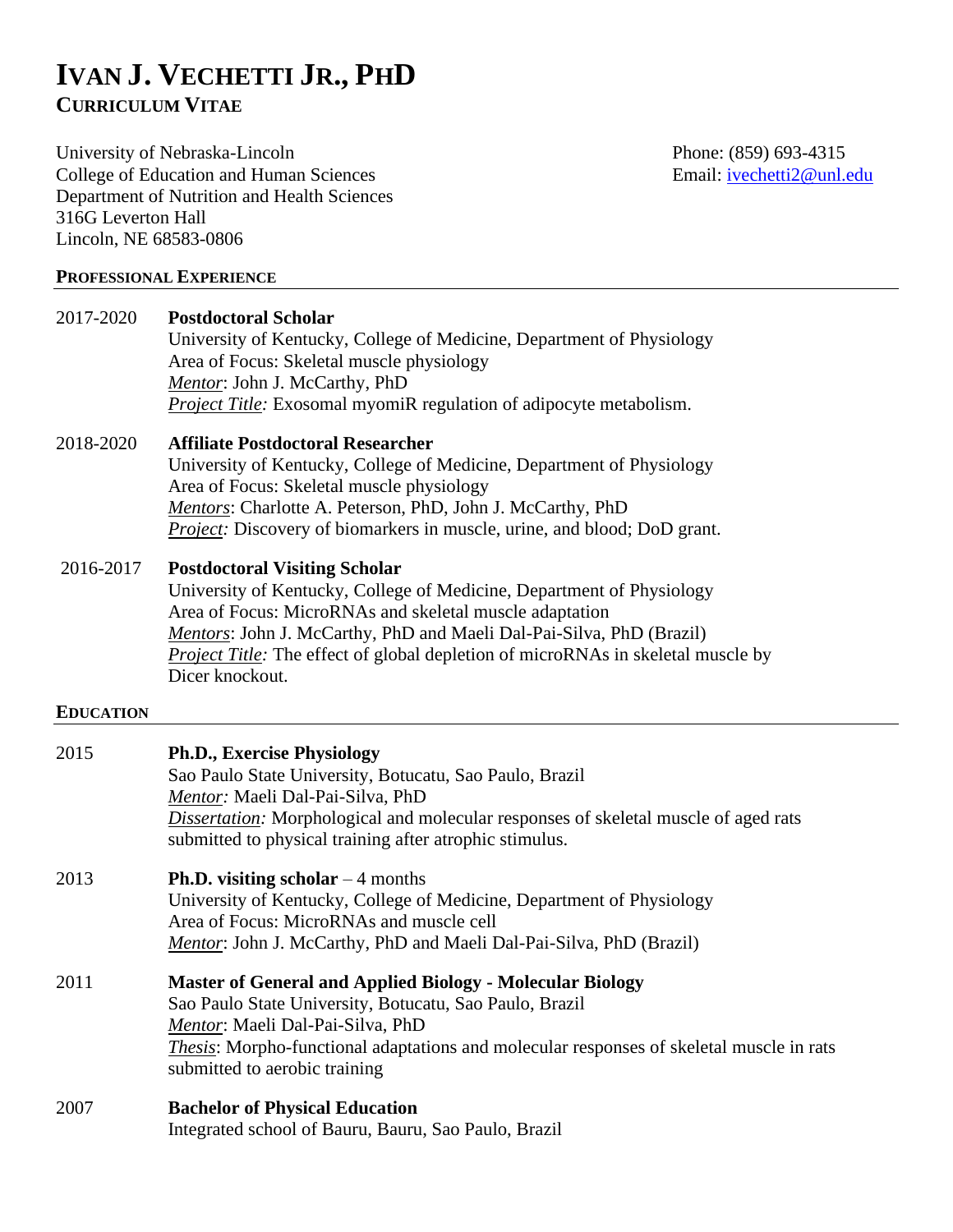- 2014-2017 **Assistant Professor** Integrated School of Bauru, Brazil *Course:* Anatomy
- 2020-Present **Assistant Professor** University of Nebraska-Lincoln College of Education and Human Sciences Department of Nutrition and Health Sciences *Area of Focus:* Extracellular Vesicles

#### **PROFESSIONAL DEVELOPMENT**

| 2019      | Good Research Practices and Data Reproducibility, University of Kentucky      |
|-----------|-------------------------------------------------------------------------------|
| 2020      | Writing Winning Grant Proposals workshop                                      |
| 2021      | Search Committee Training, University of Nebraska-Lincoln                     |
| 2021      | Broader Impacts Training, University of Nebraska-Lincoln                      |
| 2021      | IANR New Faculty Research Workshop, University of Nebraska-Lincoln            |
| 2021-2022 | Scholarly Enhancement: Research and Discovery, University of Nebraska-Lincoln |

#### **PUBLICATION IMPACT**

| Google Scholar            |        |
|---------------------------|--------|
| $h$ -index:               | 15     |
| $i10$ -index:             | 23     |
| Total citations:          | 4,091  |
|                           |        |
| <b>ResearchGate</b>       |        |
| $h$ -index:               | 14     |
| Total citations:          | 4,868  |
| <b>Publication reads:</b> | 15,406 |

ORCiD: <https://orcid.org/0000-0003-1024-1011>

U.S. National Library of Medicine MyNCBI: [https://www.ncbi.nlm.nih.gov/myncbi/1l9\\_yepVsm5AX/bibliography/public/](https://www.ncbi.nlm.nih.gov/myncbi/1l9_yepVsm5AX/bibliography/public/)

#### **SCHOLARLY CONTRIBUTIONS**

#### **Original peer-reviewed research articles in PubMed-indexed journals** *(listed from newest to oldest)*

- **1.** Valentino TR, Figueiredo VC, Mobley CB, McCarthy JJ, **Vechetti IJ Jr**. Evidence of myomiR regulation of the pentose phosphate pathway during mechanical load induced hypertrophy. **Physiological Reports.** December 2021. doi: https://doi.org/10.14814/phy2.15137
- **2.** Valentino TR, **Vechetti IJ Jr**, Mobley CB, Dungan C, Golden LR, Gho J, McCarthy JJ. Dysbiosis of the Gut Microbiome Impairs Skeletal Muscle Adaptation to Exercise. The Journal of Physiology. 2021 Sep 26. doi: 10.1113/JP281788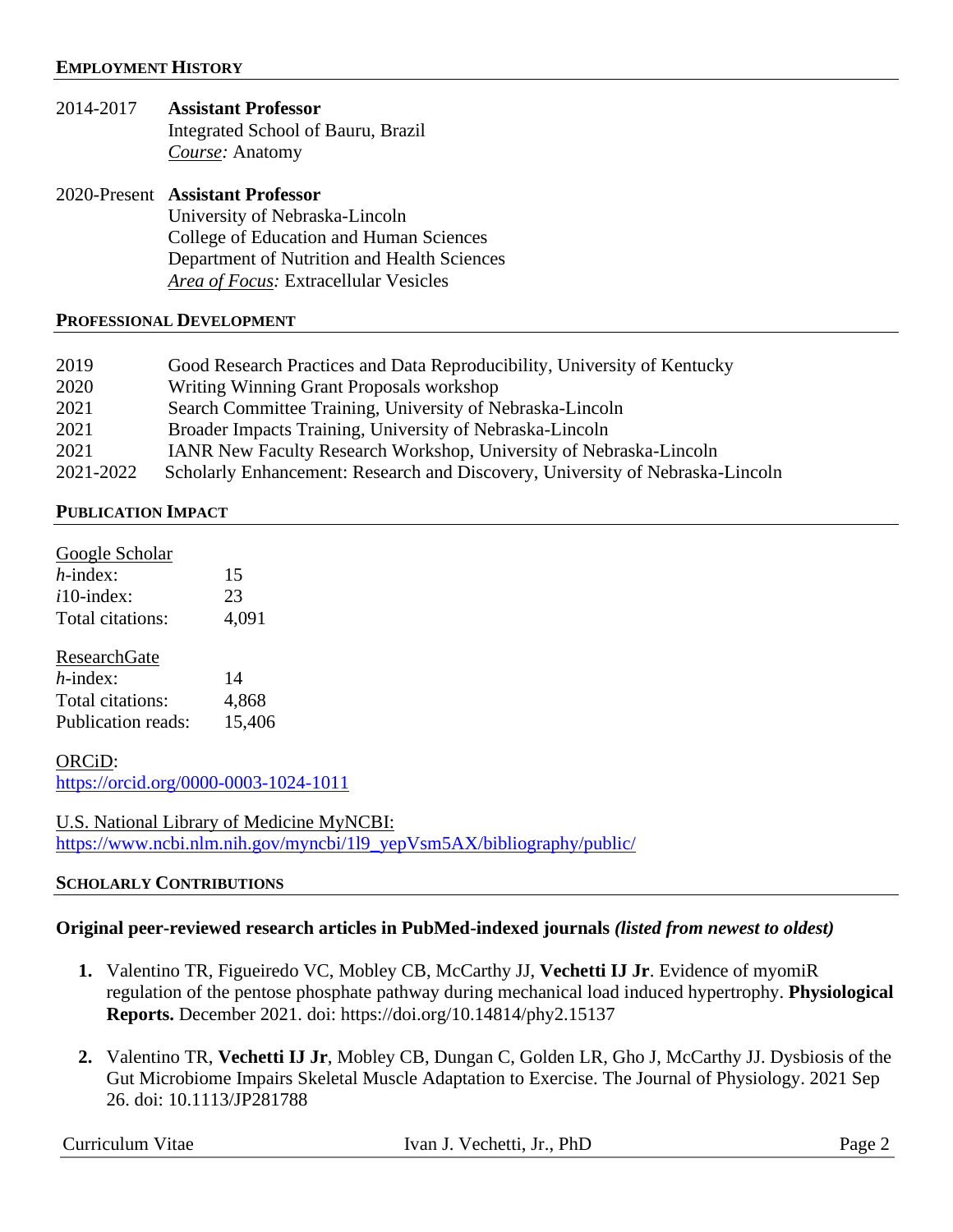- **3. Vechetti IJ Jr**\*, Wen Y\*, Hoffman JF, Alimov AP, Vergara VB, Kalinich JF, Gaitens JM, Hines SE, McDiarmid MA, McCarthy JJ & Peterson CA. Urine miRNAs as potential biomarkers for systemic reactions induced by exposure to embedded metal. Biomarkers in Medicine. September 2021. doi: 10.2217/bmm-2021-0120
- **4.** Valentino TR, Rule BD, Mobley CB, Nikolova-Karakashian M, **Vechetti IJ**. Skeletal Muscle Cell Growth Alters the Lipid Composition of Extracellular Vesicles. Membranes (Basel). 2021 Aug 12;11(8):619. doi: 10.3390/membranes11080619.
- **5.** von Walden F\*, **Vechetti IJ Jr\*,** Englund D, Figueiredo VC, Fernandez-Gonzalo R, Murach KA, Pingel J, McCarthy JJ, Stål P, Pontén E. Reduced mitochondrial DNA and OXPHOS protein content in skeletal muscle of children with cerebral palsy. Developmental Medicine & Child Neurology. June 2021. DOI: 10.1111/dmcn.14964
- **6.** Figueiredo VC, Wen Y, Alkner B, Fernandez-Gonzalo R, Norrbom J, **Vechetti IJ Jr,** Valentino T, Mobley CB, Zentner GE, Peterson CA, McCarthy JJ, Murach KA, von Walden F. Genetic and Epigenetic Regulation of Skeletal Muscle Ribosome Biogenesis with Exercise. J Physiol. 2021 Apr 29. doi: 10.1113/JP281244.
- **7. Vechetti IJ Jr**, Peck BD, Wen Y, Walton RG, Alimov AP, Valentino TR, Dungan CM, Van Pelt DW, von Walden F, Alkner B, Peterson CA and McCarthy JJ. Mechanical overload-induced muscle-derived extracellular vesicles promote adipose lipolysis. FASEB J. 2021 Jun;35(6):e21644. doi: 10.1096/fj.202100242R.
- **8.** Vann CG, Morton RW, Mobley CB, **Vechetti IJ Jr**, Ferguson BK, Haun CT, Osburn SC, Sexton CL, Fox C, Oikawa SY, McGlory C, Young KC, Phillips SM, McCarthy JJ, Roberts MD. An intron variant of the GLI Family Zinc Finger 3 (GLI3) gene differentiates resistance training-induced muscle fiber hypertrophy in younger men. FASEB J. 2021 May;35(5):e21587. doi: 10.1096/fj.202100113RR.
- **9.** Murach KA, Peck BD, Policastro RA, **Vechetti IJ Jr,** Van Pelt DW, Dungan CM, Denes LT, Fu X, Brightwell CR, Zentner GE, Dupont-Versteegden EE, Richards CI, Wang ET, Smith JJ, Fry CS, McCarthy JJ, Peterson CA. Early Satellite Cell Communication Creates a Permissive Environment for Long-Term Hypertrophic Growth. iScience. 2021 Mar 29;24(4):102372. doi: 10.1016/j.isci.2021.102372. eCollection 2021 Apr 23.
- **10.** WEN Y, **VECHETTI IJ JR**, ALIMOV AP, HOFFMAN JF, VERGARA VB, KALINICH JF, MCCARTHY JJ, and PETERSON CA. Time course analysis of the effect of embedded metal on skeletal muscle gene expression. Physiol Genomics. 2020 Oct 5. doi: 10.1152/physiolgenomics.00096.2020
- **11.** DUNGAN CM, VALENTINO TR, **VECHETTI IJ JR**, ZDUNEK CJ, MURPHY MP, LIN A, MCCARTHY JJ, PETERSON CA. Exercise-mediated alteration of hippocampal Dicer mRNA and miRNAs is associated with lower BACE1 gene expression and Aβ1-42 in female 3xTg-AD mice. Journal of Neurophysiology, 2020.
- **12.** WEN Y, **VECHETTI IJ JR**, VALENTINO TR, MCCARTHY JJ. High-Yield Skeletal Muscle Protein Recovery from TRIzol® after RNA and DNA Extraction. BioTechniques. 2020 Aug 11. doi: 10.2144/btn-2020-0083
- **13.** VAN PELT D, **VECHETTI IJ JR**, LAWRENCE M, VAN PELT K, PATEL P, MILLER B, BUTTERFIELD T, AND DUPONT-VERSTEEGDEN E. Serum extracellular vesicle miR-203a-3p content is associated with skeletal muscle mass and protein turnover during disuse atrophy and regrowth. American Journal of Physiology Cell Physiology. 2020 Aug 1;319(2):C419-C431. doi: 10.1152/ajpcell.00223.2020.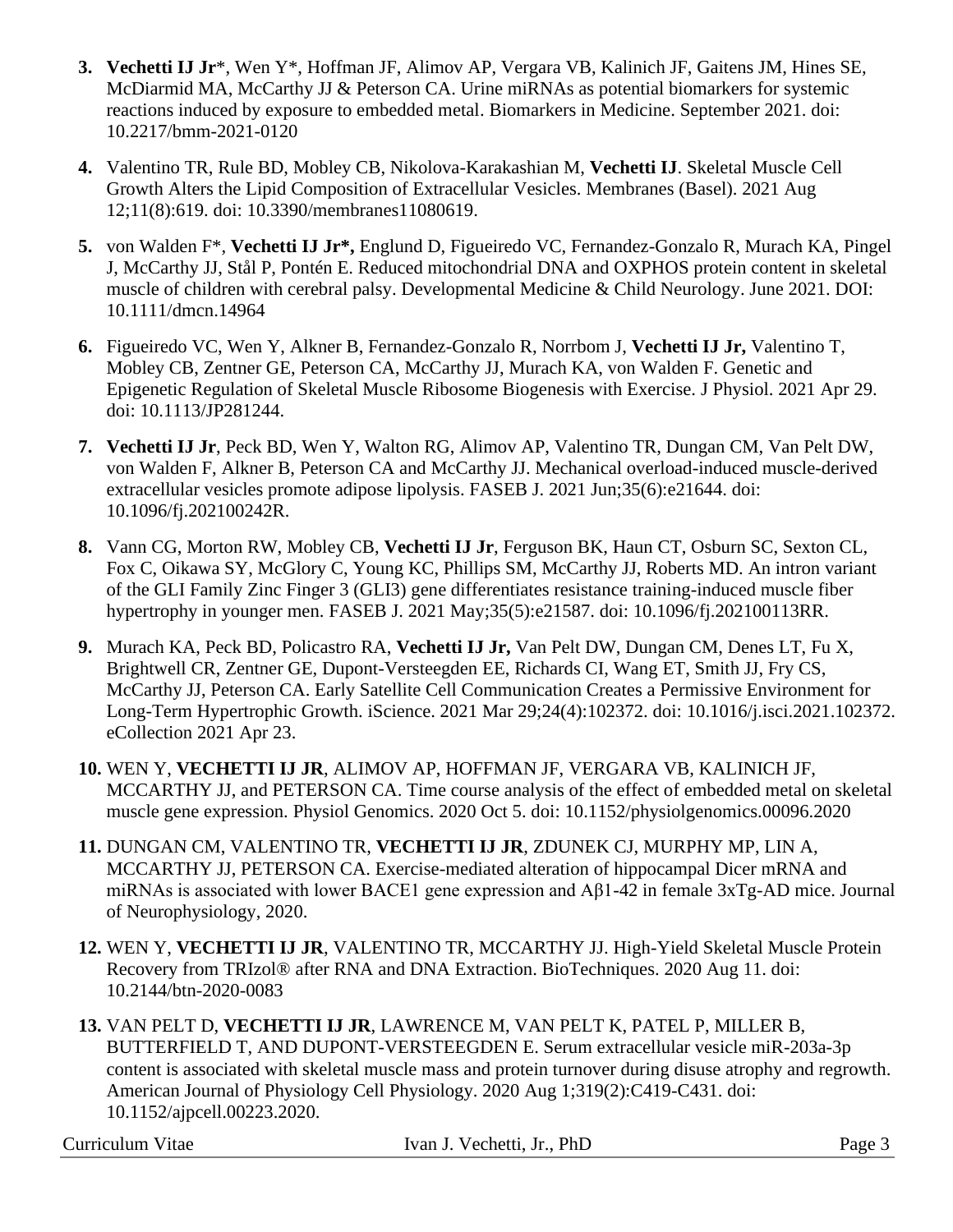- **14.** MURACH KA, **VECHETTI IJ JR**, VAN PELT DW, CROW SE, DUNGAN CM, FIGUEIREDO VC, KOSMAC K, FU X, RICHARDS CI, FRY CS, MCCARTHY JJ, PETERSON CA. Fusion-Independent Satellite Cell Communication to Muscle Fibers During Load-Induced Hypertrophy. Functions. 2020;1(1): zqaa009. doi: 10.1093/function/zqaa009
- **15.** FERNANDEZ GF, FERREIRA JH, **VECHETTI IJ JR**, MORAES LN, CURY SS, FREIRE PP, GUTIÉRREZ J, FERRETTI R, DAL-PAI-SILVA M, ROGATTO SR AND CARVALHO RF. MicroRNA-mRNA co-sequencing identifies transcriptional and posttranscriptional regulatory networks underlying muscle wasting in cancer cachexia. Frontiers in Genetics. 2020 May 29;11:541. doi: 10.3389/fgene.2020.00541.
- **16.** ENGLUND D, MURACH KA, DUNGAN CM, FIGUEIREDO VC, **VECHETTI IJ JR**, DUPONT-VERSTEEGDEN E, MCCARTHY JJ, PETERSON CA. Depletion of resident muscle stem cells negatively impacts running volume, physical function and muscle hypertrophy in response to lifelong physical activity. Am J Physiol Cell Physiol. 2020 Apr 22. doi: 10.1152/ajpcell.00090.2020
- **17.** FIGUEIREDO VC, ENGLUND DA, **VECHETTI IJ JR**, ALIMOV A, PETERSON CA, MCCARTHY JJ. Phosphorylation of eIF4E is dispensable for skeletal muscle hypertrophy. Am J Physiol Cell Physiol. 2019 Oct 9. doi: 10.1152/ajpcell.00380.2019
- **18.** HOFFMAN JF, **VECHETTI IJ JR**, ALIMOV AP, KALINICH JF, MCCARTHY JJ, PETERSON CA. Hydrophobic sand is a viable method of urine collection from the rat for extracellular vesicle biomarker analysis. Mol Genet Metab Rep. 2019. doi: 10.1016/j.ymgmr.2019.100505
- **19.** PARRY HA, MOBLEY CB, MUMFORD PW, ROMERO MA, HAUN CT, ZHANG Y, ROBERSON PA, ZEMPLENI J, FERRANDO AA, **VECHETTI IJ JR**, MCCARTHY JJ, YOUNG KC, ROBERTS MD, KAVAZIS AN. Bovine Milk Extracellular Vesicles (EVs) Modification Elicits Skeletal Muscle Growth in Rats. Front Physiol. 2019. doi: 10.3389/fphys.2019.00436
- **20. VECHETTI IJ JR,** WEN Y, CHAILLOU T, MURACH KA, ALIMOV AP, FIGUEIREDO VC, DAL-PAI-SILVA M, McCARTHY JJ. Life-long reduction in myomiR expression does not adversely affect skeletal muscle morphology. Scientific Reports. 2019. doi.org/10.1038/s41598-019-41476-8
- **21.** DUNGAN CM, MURACH KA, FRICK KK, JONES SR, CROW SE, ENGLUND DA, **VECHETTI IJ, JR**, FIGUIEREDO VC, LEVITAN BM, SATIN J, MCCARTHY JJ, PETERSON CA. Elevated Myonuclear Density During Skeletal Muscle Hypertrophy In Response to Training Is Reversed During Detraining. Am J Physiol Cell Physiol. 2019. doi: 10.1152/ajpcell.00050.2019
- **22.** IWATA M; ENGLUND D; WEN Y; DUNGAN C; MURACH K; **VECHETTI IJ JR**; BROOKS CM; PETERSON CA; MCCARTHY JJ. A novel tetracycline-responsive transgenic mouse strain for skeletal muscle-specific gene expression. Skeletal Muscle. 2018 Oct 27;8(1):33. doi: 10.1186/s13395-018-0181-y
- **23.** OMOTO ACM, MORAES LN, GARCIA GJF, **VECHETTI IJ JR**, ROSCANI MG, CARVALHO RF AND GOBBI JIF. Paroxetine Alters Cardiac Stress Markers in Rats with Aortic Regurgitation. European Journal of Experimental Biology. 2018 Vol. 8 No. 3:19. doi:10.21767/2248-9215.100060.
- **24.** FERREIRA JH, CURY SS, **VECHETTI IJ JR**, FERNANDEZ GJ, MORAES LN, ALVES CAB, FREIRE PP, FREITAS CEA, DAL-PAI-SILVA M, CARVALHO RF. Low-level laser irradiation induces a transcriptional myotube-like profile in C2C12 myoblasts. Lasers Med Sci. 2018 May 2. doi: 10.1007/s10103-018-2513-x

Ivan J. Vechetti, Jr., PhD Page 4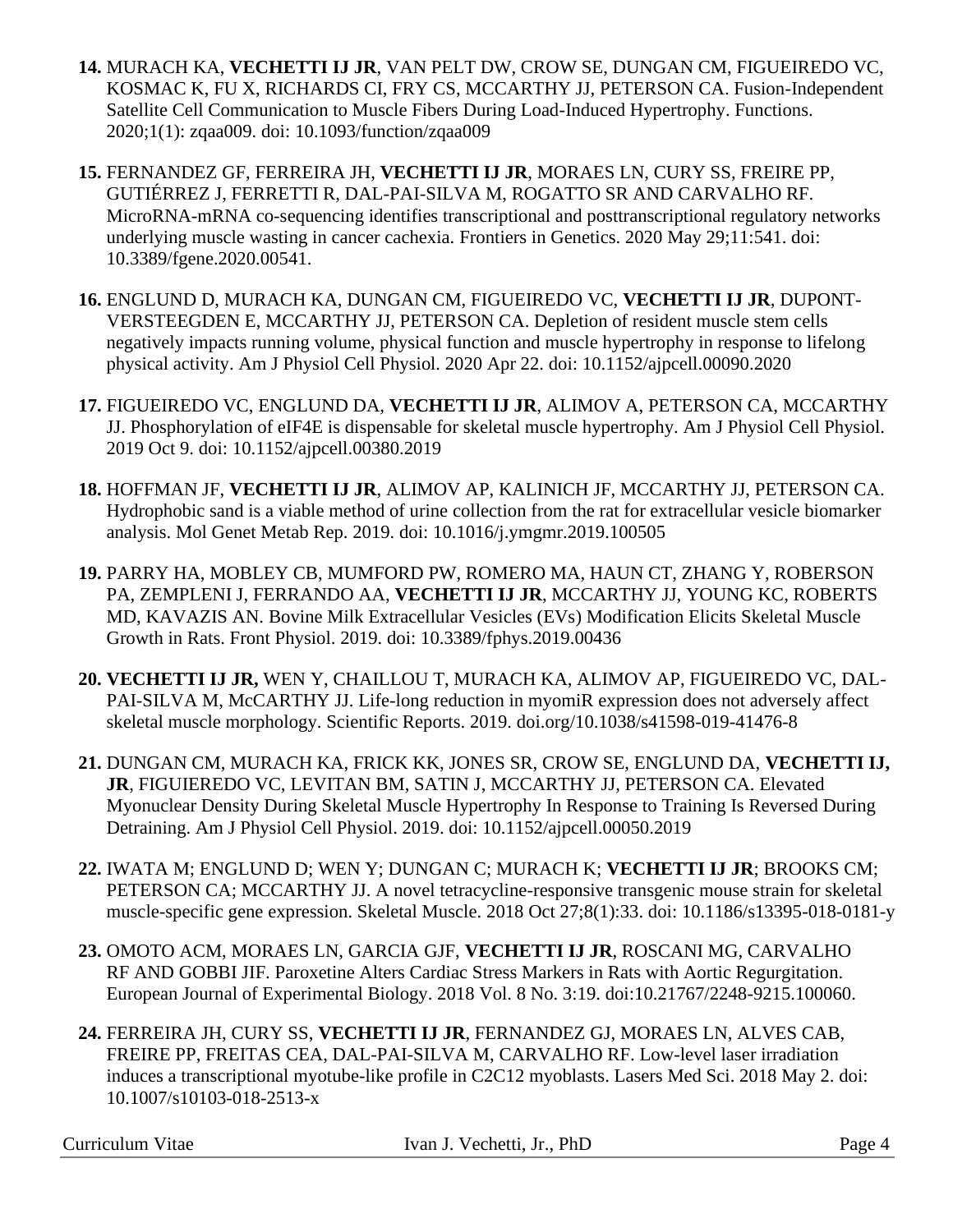- **25.** WEN Y1, MURACH KA, **VECHETTI IJ JR**, FRY CS, VICKERY CD, PETERSON CA, MCCARTHY JJ, CAMPBELL KS. MyoVision: Software for Automated High-Content Analysis of Skeletal Muscle Immunohistochemistry. Journal of Applied Physiology (1985). 2018 Jan 1;124(1):40-51. doi: 10.1152/japplphysiol.00762.2017
- **26.** MORAES LN, FERNANDEZ GJ, **VECHETTI IJ JR**, FREIRE PP, SOUZA RWA, VILLACIS RAR, ROGATTO SR, REIS PP, DAL-PAI-SILVA M, CARVALHO RF. Integration of miRNA and mRNA expression profiles reveals microRNA-regulated networks during muscle wasting in cardiac cachexia. Scientific Reports. 2017 Aug 1;7(1):6998. doi: 10.1038/s41598-017-07236-2
- **27.** AGUIAR AF, **VECHETTI IJ JR**, SOUZA RW, PIEDADE WP, PACAGNELLI FL, LEOPOLDO AS, CASONATTO J, DAL-PAI-SILVA M. Nitric Oxide Synthase Inhibition Impairs Muscle Regrowth Following Immobilization. Nitric Oxide, 2017. doi: 10.1016/j.niox.2017.07.006.
- **28. VECHETTI IJ JR**, BERTAGLIA RS, FERNANDEZ GJ, DE PAULA TG, SOUZA RWA, MORAES LN, MARECO EA, FREITAS CEA, AGUIAR AF, CARVALHO RF, DAL-PAI-SILVA M. Aerobic Exercise Recovers Disuse-induced Atrophy Through the Stimulus of the LRP130/PGC-1α Complex in Aged Rats. J Gerontol A Biol Sci Med Sci. 2016 May;71(5):601-9. doi: 10.1093/gerona/glv064
- **29.** FREITAS CEA, BERTAGLIA RS, **VECHETTI IJ JR**, MARECO EA, SALOMÃO RAS, PAULA TG, NAI GA, CARVALHO RF, PACAGNELLI FL AND DAL-PAI M. High Final Energy Dose of Low - Level Gallium Arsenide Laser Therapy Enhances Skeletal Muscle Recovery Without a Positive Effect on Collagen Remodeling. Photochemistry and Photobiology. 2015;91(4):957-65. doi: 10.1111/php.12446.
- **30.** BONAMIN F, MORAES TM, DOS SANTOS RC, KUSHIMA H, FARIA FM, SILVA MA, **VECHETTI IJ JR**, NOGUEIRA L, BAUAB TM, SOUZA-BRITO ARM, DA ROCHA LRM, HIRUMA-LIMA CA. The effect of a minor constituent of essential oil from Citrus aurantium: The role of β-myrcene in preventing peptic ulcer disease. Chemico-Biological Interactions (Print). 2014 Apr 5;212:11-9. doi: 10.1016/j.cbi.2014.01.009
- **31.** SOUZA RWA, AGUIAR AF, **VECHETTI IJ JR**, PIEDADE WP, ROCHA-CAMPOS GE, DAL-PAI-SILVA M. Resistance training with excessive training load and insufficient recovery alters skeletal muscle mass-related protein expression. Journal of Strength and Conditioning Research. 2014 Aug;28(8):2338-45. doi: 10.1519/JSC.0000000000000421.
- **32.** SOUZA RWA, PIEDADE WP, SOARES LC, SOUZA PAT, AGUIAR AF, **VECHETTI IJ JR**, CAMPOS DHS, FERNANDES AAH, OKOSHI K, CARVALHO RF, CICOGNA AC, DAL-PAI-SILVA M. Aerobic Exercise Training Prevents Heart Failure-Induced Skeletal Muscle Atrophy by Anti-Catabolic, but Not Anabolic Actions. Plos One. 2014 Oct 17;9(10):e110020. doi: 10.1371/journal.pone.0110020.
- **33.** GUTIERREZ DE PAULA T, ALMEIDA FLA, CARANI FR, **VECHETTI IJ JR**, PADOVANI CR, SALOMÃO RAS, MARECO EA, DOS SANTOS VB, DAL-PAI-SILVA M. Rearing temperature induces changes in muscle growth and gene expression in juvenile pacu (Piaractus mesopotamicus). Comparative Biochemistry and Physiology. Part B: Biochemistry & Molecular Biology (Print). 2014 Mar;169:31-7. doi: 10.1016/j.cbpb.2013.12.004.
- **34. VECHETTI IJ JR**, AGUIAR A, DE SOUZA RWA, ALMEIDA FL, DE ALMEIDA DIAS H, DE AGUIAR SILVA M, CARANI F, FERRARESSO RL, CARVALHO RF, DAL-PAI-SILVA M. NFAT Isoforms Regulate Muscle Fiber Type Transition without Altering CaN during Aerobic Training. International Journal of Sports Medicine. 2013 Oct;34(10):861-7. doi: 10.1055/s-0032-1331758.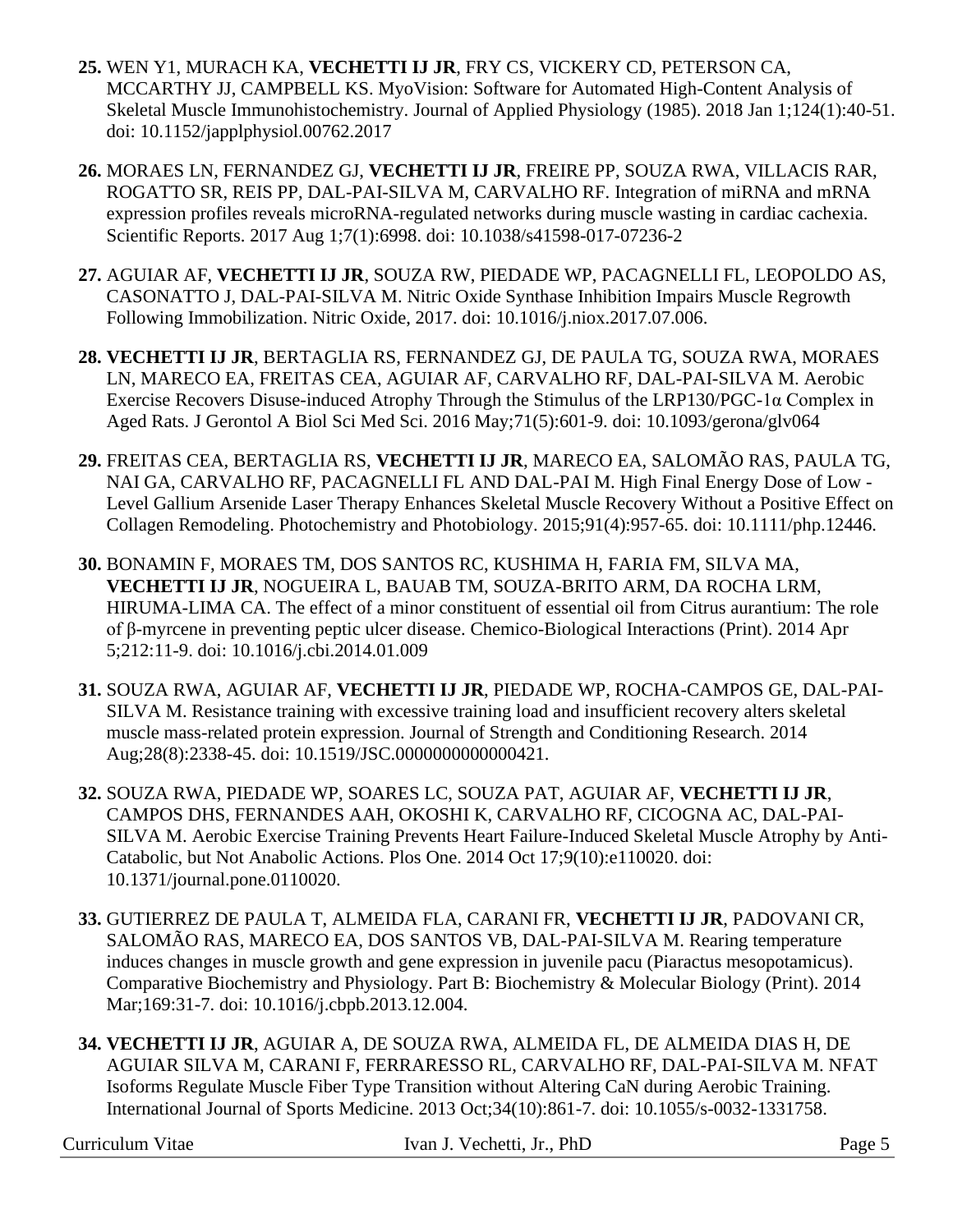- **35.** AGUIAR AF, **VECHETTI IJ JR**, SOUZA RWA, CASTAN EP, AGUIAR RCM, PADOVANI CR, CARVALHO RF, DAL-PAI-SILVA M. Myogenin, MyoD and IGF-I Regulate Muscle Mass but not Fiber-type Conversion during Resistance Training in Rats. International Journal of Sports Medicine. 2013 Apr;34(4):293-301. doi: 10.1055/s-0032-1321895.
- **36.** AGUIAR e SILVA MA, **VECHETTI IJ JR**, NASCIMENTO AF, FURTADO KS, AZEVEDO L, RIBEIRO DA, BARBISAN LF. Effects of swim training on liver carcinogenesis in male Wistar rats fed a low-fat or high-fat diet. Applied Physiology, Nutrition and Metabolism (Print), 2012 Dec;37(6):1101-9. doi: 10.1139/h2012-129.
- **37.** AGUIAR AF, SOUZA RWA, AGUIAR DH, MILANEZI RC, **VECHETTI IJ JR**, DAL-PAI-SILVA M. Creatine does not promote hypertrophy in skeletal muscle in supplemented compared with nonsupplemented rats subjected to a similar workload. Nutrition Research 2011 Aug;31(8):652-7. doi: 10.1016/j.nutres.2011.08.006.

\* Denotes equal contribution.

# **Peer-reviewed review articles in PubMed-indexed journals** *(listed from newest to oldest)*

- **1.** Mobley CB, **VECHETTI IJ JR**, Valentino TR, McCarthy JJ. CORP: The use of transgenic mice for studying skeletal muscle physiology. J Appl Physiol (1985). 2020 May 1;128(5):1227-1239. doi: 10.1152/japplphysiol.00021.2020
- **2. VECHETTI IJ JR**, Valentino TR, Mobley CB, McCarthy JJ. The role of extracellular vesicles in skeletal muscle and systematic adaptation to exercise. J Physiol. 2020 Jan 15. doi: 10.1113/JP278929
- **3. VECHETTI IJ JR.** Emerging role of extracellular vesicles in the regulation of skeletal muscle adaptation. J Appl Physiol (1985). 2019. doi: 10.1152/japplphysiol.00914.2018
- **4.** CLOTILDE THÉRY, KENNETH W WITWER, ELENA AIKAWA, MARIA JOSE ALCARAZ,JOHNATHON D ANDERSON, RAMAROSON ANDRIANTSITOHAINA, ANNA ANTONIOU, TANINA ARAB, FABIENNEARCHER, GEORGIA K ATKIN-SMITH, D CRAIG AYRE, JEAN-MARIE BACH, DANIEL BACHURSKI, HOSSEINBAHARVAND, LEONORA BALAJ, SHAWN BALDACCHINO, NATALIE N BAUER, AMY A BAXTER, MARY

BEBAWY,CARLA BECKHAM, APOLONIJA BEDINA ZAVEC, ABDERRAHIM BENMOUSSA, ANNA C BERARDI, PAOLOBERGESE, EWA BIELSKA, CHERIE BLENKIRON, SYLWIA BOBIS-WOZOWICZ, ERIC BOILARD, WILFRID BOIREAU,ANTONELLA BONGIOVANNI, FRANCESC E BORRÀS, STEFFI BOSCH, CHANTAL M BOULANGER, XANDRA BREAKEFIELD,ANDREW M BREGLIO, MEADHBH Á BRENNAN, DAVID R BRIGSTOCK, ALAIN BRISSON, MARIKE LD BROEKMAN,JACQUELINE F BROMBERG, PAULINA BRYL-GÓRECKA, SHILPA BUCH, AMY H BUCK, DYLAN BURGER, SARABUSATTO, DOMINIK BUSCHMANN, BENEDETTA BUSSOLATI, EDIT I BUZÁS, JAMES BRYAN BYRD, GIOVANNICAMUSSI, DAVID RF CARTER, SARAH CARUSO, LAWRENCE W CHAMLEY, YU-TING CHANG, AMRITA DATTACHAUDHURI, CHIHCHEN CHEN, SHUAI CHEN, LESLEY CHENG, ANDREW R CHIN, ALED CLAYTON, STEFANOP CLERICI, ALEX COCKS, EMANUELE COCUCCI, ROBERT J COFFEY, ANABELA CORDEIRO-DA-SILVA, YVONNECOUCH, FRANK AW COUMANS, BETH COYLE, ROSSELLA CRESCITELLI, MIRIA FERREIRA CRIADO, CRISLYND'SOUZA-SCHOREY, SAUMYA DAS, PAOLA DE CANDIA, ELIEZER F DE SANTANA JUNIOR, OLIVIER DEWEVER, HERNANDO A DEL PORTILLO,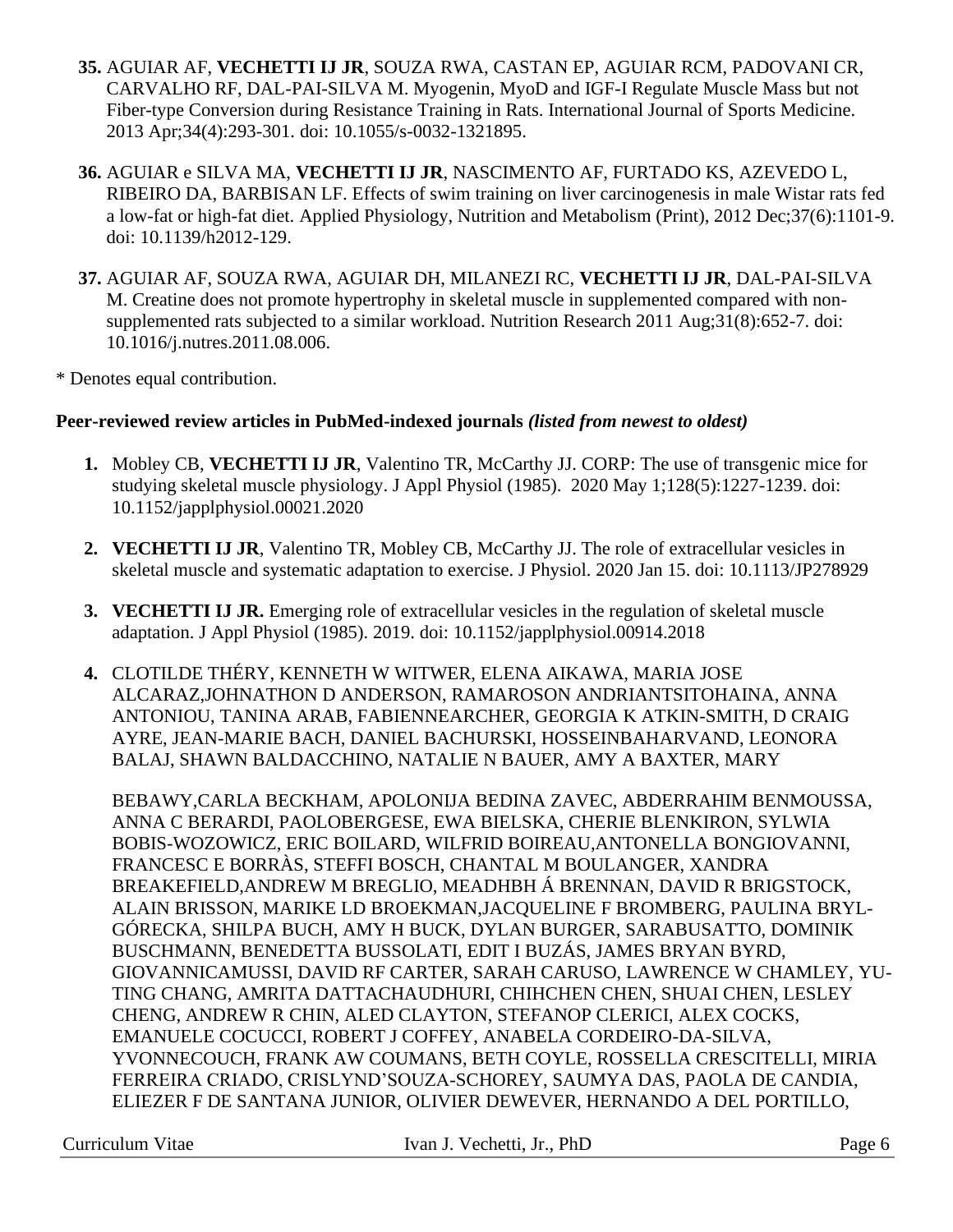TANGUY DEMARET, SARAH DEVILLE, ANDREW DEVITT, BERT DHONDT,DOLORES DI VIZIO, LOTHAR C DIETERICH, VINCENZA DOLO, ANA PAULA DOMINGUEZ RUBIO, MASSIMODOMINICI, MAURICIO R DOURADO, TOM AP DRIEDONKS, FILIPE V DUARTE, HEATHER M DUNCAN, RAMONM EICHENBERGER, KARIN EKSTRÖM, SAMIR EL ANDALOUSSI, CELINE ELIE-CAILLE, UTA ERDBRÜGGER, JUANM FALCÓN-PÉREZ, FARAH FATIMA, JASON E FISH, MIGUEL FLORES-BELLVER, ANDRÁS FÖRSÖNITS, ANNIEFRELET-BARRAND, FABIA FRICKE, GREGOR FUHRMANN, SUSANNE GABRIELSSON, ANA GÁMEZ-VALERO, CHRISGARDINER, KATHRIN GÄRTNER, RAPHAEL GAUDIN, YONG SONG GHO, BERND GIEBEL, CAROLINE GILBERT,MARIO GIMONA, ILARIA GIUSTI, DEBORAH CI GOBERDHAN, ANDRÉ GÖRGENS, SHARON M GORSKI, DAVIDW GREENING, JULIA CHRISTINA GROSS, ALICE GUALERZI, GOPAL N GUPTA, DAKOTA GUSTAFSON, AASEHANDBERG, REKA A HARASZTI, PAUL HARRISON, HARGITA HEGYESI, AN HENDRIX, ANDREW F HILL, FREDH HOCHBERG, KARL F HOFFMANN, BETH HOLDER, HARRY HOLTHOFER, BAHARAK HOSSEINKHANI, GUOKUHU, YIYAO HUANG, VERONICA HUBER, STUART HUNT, AHMED GAMAL-ELDIN IBRAHIM, TSUNEYA IKEZU,JAMEEL M INAL, MUSTAFA ISIN, ALENA IVANOVA, HANNAH K JACKSON, SOREN JACOBSEN, STEVEN MJAY, MUTHUVEL JAYACHANDRAN, GUIDO JENSTER, LANZHOU JIANG, SUZANNE M JOHNSON, JENNIFER CJONES, AMBROSE JONG, TIJANA JOVANOVIC-TALISMAN, STEPHANIE JUNG, RAGHU KALLURI, SHIN-ICHIKANO, SUKHBIR KAUR, YUMI KAWAMURA, EVAN T KELLER, DELARAM KHAMARI, ELENA KHOMYAKOVA,ANASTASIA KHVOROVA, PETER KIERULF, KWANG PYO KIM, THOMAS KISLINGER, MIKAEL KLINGEBORN, DAVIDJ KLINKE II, MIROSLAW KORNEK, MAJA M KOSANOVIĆ, ÁRPÁD FERENC KOVÁCS, EVA-MARIA KRÄMER-ALBERS, SUSANNE KRASEMANN, MIRJA KRAUSE, IGOR V KUROCHKIN, GINA D KUSUMA, SÖREN KUYPERS,SAARA LAITINEN, SCOTT M LANGEVIN, LUCIA R LANGUINO, JOANNE LANNIGAN, CECILIA LÄSSER, LOUISEC LAURENT, GREGORY LAVIEU, ELISA LÁZARO-IBÁÑEZ, SOAZIG LE LAY, MYUNG-SHIN LEE, YI XIN FIONALEE, DEBORA S LEMOS, METKA LENASSI, ALEKSANDRA LESZCZYNSKA, ISAAC TS LI, KE LIAO, STEN FLIBREGTS, ERZSEBET LIGETI, REBECCA LIM, SAI KIANG LIM, AIJA LINĒ, KAREN LINNEMANNSTÖNS, ALICIALLORENTE, CATHERINE A LOMBARD, MAGDALENA J LORENOWICZ, ÁKOS M LÖRINCZ, JAN LÖTVALL, JASONLOVETT, MICHELLE C LOWRY, XAVIER LOYER, QUAN LU, BARBARA LUKOMSKA, TARAL R LUNAVAT, SYBRENLN MAAS, HARMEET MALHI, ANTONIO MARCILLA, JACOPO MARIANI, JAVIER MARISCAL, ELENA S MARTENS-UZUNOVA, LORENA MARTIN-JAULAR, M CARMEN MARTINEZ, VILMA REGINA MARTINS, MATHILDE MATHIEU,SURESH MATHIVANAN, MARCO MAUGERI, LYNDA K MCGINNIS, MARK J MCVEY, DAVID G MECKES JR, KATIEL MEEHAN, INGE MERTENS, VALENTINA R MINCIACCHI, ANDREAS MÖLLER, MALENE MØLLER JØRGENSEN,AIZEA MORALES-KASTRESANA, JESS MORHAYIM, FRANÇOIS MULLIER, MAURIZIO MURACA, LUCA MUSANTE,VERONIKA MUSSACK, DILLON C MUTH, KATHRYN H MYBURGH, TANBIR NAJRANA, MUHAMMAD NAWAZ, IRINANAZARENKO, PETER NEJSUM, CHRISTIAN NERI, TOMMASO NERI, RIENK NIEUWLAND, LEONARDO NIMRICHTER,JOHN P NOLAN, ESTHER NM NOLTE-'T HOEN, NICOLE NOREN HOOTEN, LORRAINE O'DRISCOLL, TINA O'GRADY,ANA O'LOGHLEN, TAKAHIRO OCHIYA, MARTIN OLIVIER, ALBERTO ORTIZ, LUIS A ORTIZ, XABIER OSTEIKOETXEA,OLE OSTEGAARD, MATIAS OSTROWSKI, JAESUNG PARK, D. MICHIEL PEGTEL, HECTOR PEINADO, FRANCESCAPERUT, MICHAEL W PFAFFL, DONALD G PHINNEY, BARTIJN CH PIETERS, RYAN C PINK, DAVID S PISETSKY,ELKE POGGE VON STRANDMANN, IVA POLAKOVICOVA, IVAN KH POON, BONITA H POWELL, ILARIA PRADA, LYNNPULLIAM, PETER QUESENBERRY, ANNALISA RADEGHIERI, ROBERT L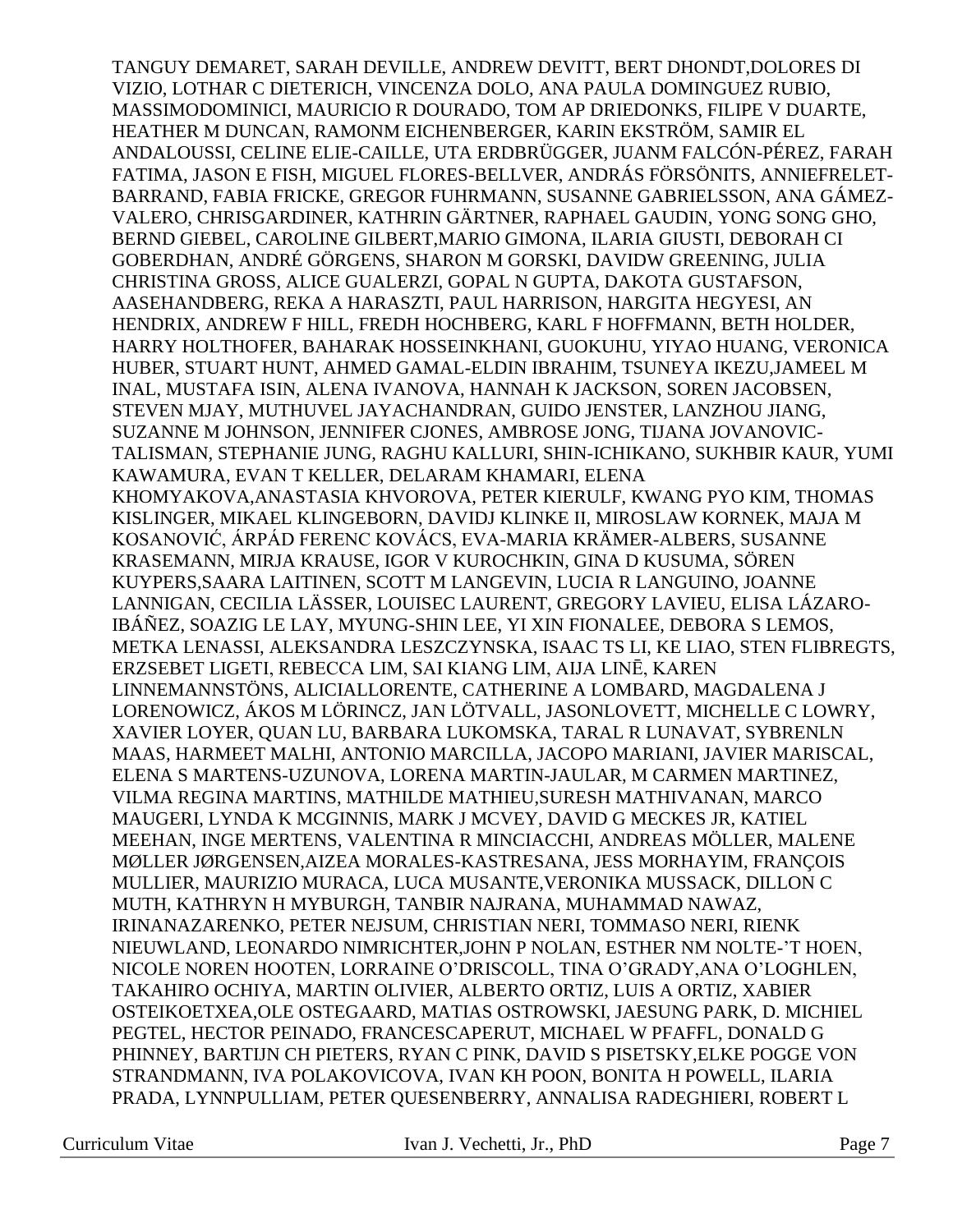RAFFAI, STEFANIA RAIMONDO, JANUSZRAK, MARCEL I RAMIREZ, GRAÇA RAPOSO, MORSI S RAYYAN, NETA REGEV-RUDZKI, FRANZ L RICKLEFS,PAUL D ROBBINS, DAVID D ROBERTS, SILVIA C RODRIGUES, EVA ROHDE, SOPHIE ROME, KASPER MAROUSCHOP, AURELIA RUGHETTI, ASHLEY E RUSSELL, PAULA SAÁ, SUSMITA SAHOO, EDISON SALAS-HUENULEO,CATHERINE SÁNCHEZ, JULIE A SAUGSTAD, MEIKE J SAUL, RAYMOND M SCHIFFELERS, RAPHAEL SCHNEIDER,TINE HIORTH SCHØYEN, AARON SCOTT, ERIOMINA SHAHAJ, SHIVANI SHARMA, OLGA SHATNYEVA, FAEZEHSHEKARI, GANESH VILAS SHELKE, ASHOK K SHETTY, KIYOTAKA SHIBA, PIA R-M SILJANDER, ANDREIA MSILVA, AGATA SKOWRONEK, ORMAN L SNYDER II, RODRIGO PEDRO SOARES, BARBARA W SÓDAR, CAROLINASOEKMADJI, JAVIER SOTILLO, PHILIP D STAHL, WILLEM STOORVOGEL, SHANNON L STOTT, ERWIN F STRASSER,SIMON SWIFT, HIDETOSHI TAHARA, MUNEESH TEWARI, KATE TIMMS, SWASTI TIWARI, ROCHELLE TIXEIRA,MERCEDES TKACH, WEI SEONG TOH, RICHARD TOMASINI, ANA CLAUDIA TORRECILHAS, JUAN PABLO TOSAR,VASILIS TOXAVIDIS, LORENA URBANELLI, PIETER VADER, BAS WM VAN BALKOM, SUSANNE G VAN DER GREIN AN VAN DEUN, MARTIJN JC VAN HERWIJNEN, KENDALL VAN KEUREN-JENSEN, GUILLAUME VAN NIEL, MARTINE VAN ROYEN, ANDRE J VAN WIJNEN, M HELENA VASCONCELOS, **IVAN J VECHETTI JR**, TIAGO D VEIT, LAURAJ VELLA, ÉMILIE VELOT, FREDERIK J VERWEIJ, BEATE VESTAD, JOSE L VIÑAS, TAMÁS VISNOVITZ, KRISZTINAV VUKMAN, JESSICA WAHLGREN, DIONYSIOS C WATSON, MARCA HM WAUBEN, ALISSA WEAVER, JASON PWEBBER, VIKTORIA WEBER, ANN M WEHMAN, DANIEL J WEISS, JOSHUA A WELSH, SEBASTIAN WENDT, ASAM WHEELOCK, ZOLTÁN WIENER, LEONIE WITTE, JOY WOLFRAM, ANGELIKI XAGORARI, PATRICIA XANDER, JINGXU, XIAOMEI YAN, MARÍA YÁÑEZ-MÓ, HANG YIN, YUANA YUANA, VALENTINA ZAPPULLI, JANA ZARUBOVA,VYTAUTAS ŽĖKAS, JIAN-YE ZHANG, ZEZHOU ZHAO, LEI ZHENG, ALEXANDER R ZHEUTLIN, ANTJE M ZICKLER,PASCALE ZIMMERMANN, ANGELA M ZIVKOVIC, DAVIDE ZOCCO & EWA K ZUBA-SURMA. Minimal information for studies of extracellular vesicles 2018 (MISEV2018): a position statement of the International Society for Extracellular Vesicles and update of the MISEV2014 guidelines. Journal of Extracellular Vesicles (2019), 8:1, 1535750, DOI: 10.1080/20013078.2018.1535750

# **Articles under review**

- **1.** Wen Y, **Vechetti IJ Jr**, Alimov AP, Valentino T, Hoffman JF, Vergara VB, Kalinich JF, Zhang XD, McCarthy JJ, and Peterson CA. Machine learning identifies predictive biomarkers of renal tubular damage induced by embedded metal exposure preceding renal functional deficit. Submitted to **Journal of American Society of Nephrology** in November 2021.
- **2.** Wackerhage H, **Vechetti IJ**, Baumert P, Gehlert S, Becker L, Jaspers RT, Angelis MH. Does a hypertrophying muscle fibre reprogram its metabolism similar to a cancer cell? Submitted to **Sports Medicine** in December 2021.
- **3.** Nilsson A, Nerhall AM, **Vechetti IJ**, Fornander L, Wiklund S, Alkner B, Schilcher J, Walden FV. A prophylactic dose of Tinzaparin does not influence qPCR-based assessment of circulating levels of miRNA in humans. Submitted to **Plos One** in December 2021
- **4.** Engel LE, Souza FLA, Giometti IC, Okoshi K, Mariano TB, Ferreira NZ, Pinheiro DG, Floriano RS, Aguiar AF, Cicogna AC, **Vechetti IJ**, Pacagnelli FL. The high-intensity interval training mitigates the cardiac remodeling in spontaneously hypertensive rats. Submitted to **Life Sciences** in December 2021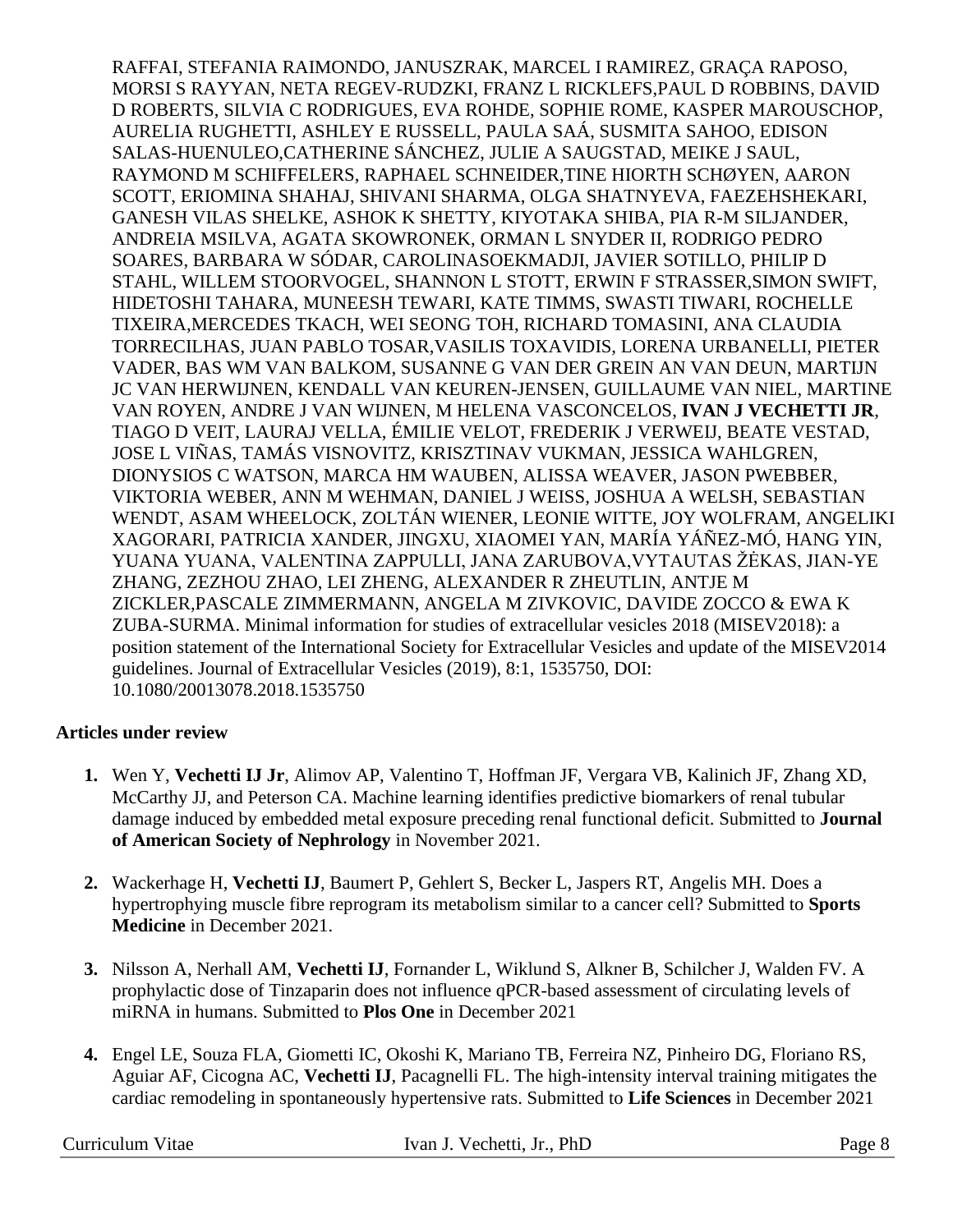#### **Invited Lectures and Meeting presentations**

- **1. Exosomal myomiR regulation of adipocyte metabolism – 2017** American Society of Exosomes and Microvesicles, Pacific Grove, CA
- **2. Exosomal myomiR regulation of adipocyte metabolism – 2018** APS Intersociety Meeting: The Integrative Biology of Exercise, San Diego, CA
- **3. Emerging role of extracellular vesicles in the regulation of skeletal muscle adaptation – 2020** Discipline: Signaling pathways that control skeletal muscle phenotype – UNESP, Brazil

#### **Abstract Presentations at National/International Conferences**

- 2019 Van Pelt, DW, **Vechetti IJ Jr**, Confides AL, Hunt ER, Butterfield TA, Dupont-Versteegden EE. Reduced Extracellular Vesicle Biogenesis Contributes to Disuse-Induced Skeletal Muscle Atrophy. 2019 Advances in Skeletal Muscle Biology in Health and Disease, Gainesville, FL.
- 2019 Englund DA, Murach KA, Dungan CM, Figueiredo VC, **Vechetti IJ Jr**, Dupont-Versteegden EE, McCarthy JJ, Peterson CA. Depletion of resident muscle stem cells inhibits muscle fiber hypertrophy induced by lifelong physical activity. 2019 Advances in Skeletal Muscle Biology in Health and Disease, Gainesville, FL.
- 2018 Englund DA, Murach KA, Dungan CM, Figueiredo VC, **Vechetti IJ Jr**, Dupont-Versteegden EE, McCarthy JJ, Peterson CA. Satellite Cells Mediate Muscle Fiber Size in Response to Lifelong Exercise. 2018 APS Intersociety Meeting: The Integrative Biology of Exercise, San Diego, CA.
- 2017 **Vechetti IJ Jr,** Wen Y, Peterson CA, McCarthy JJ. Exosomal myomiR regulation of adipocyte metabolism. American Society for Exosomes and Microvesicles, Pacific Grove, CA.
- 2016 **Vechetti IJ Jr**, Wen Y, Murach K, Peterson L, Ming G, Dal-Pai-Silva M, McCarthy JJ. Life-long reduction in myomiR expression does not adversely affect skeletal muscle morphology. 2016 APS Intersociety Meeting: The Integrative Biology of Exercise, Phoenix, AZ.
- 2014 OMOTO, A. C. M.; **Vechetti IJ Jr**; MORAES, L. N.; ROSCANI, M. G.; MATSUBARA, L. S.; MATSUBARA, B. B.; Carvalho, RF; GOBBI, J.I. Paroxetine and myosin isoforms in aortic regurgitation: Role for improvement in contractility. PanAmerican Congress of Physiological Sciences: Physiology without Borders, Foz do Iguaçu.

**Vechetti IJ Jr**; BERTAGLIA RS; PAULA, T. G.; SILVA, M.D.P. Exercise training promote a decrease in catabolic changes but did not change anabolic factors in plantaris muscle of old rats after immobilization-induced atrophy. European Muscle Conference, Salzburg.

BERTAGLIA RS; **Vechetti IJ Jr**; DIAS, H. B. A.; Carvalho, RF; SILVA, M.D.P. Differential response to Myogenic Regulatory Factors (MRFs) in fast and slow muscles of rats after atrophic stimulus following aerobic exercise. New directions in biology and disease of skeletal muscle, Illinois.

2013 MORAES, L. N. ; SOUZA, R.W.A. ; ROGATTO, S. R. ; VILLACIS, R. ; **Vechetti IJ Jr**; BERTAGLIA RS ; FREIRE, P. P. ; REIS, P. P. ; SILVA, M.D.P. ; Carvalho, RF. Integrated miRNA and mRNA expression profiling in skeletal muscle wasting in rats with cardiac cachexia. EMBO Workshop, Ascona.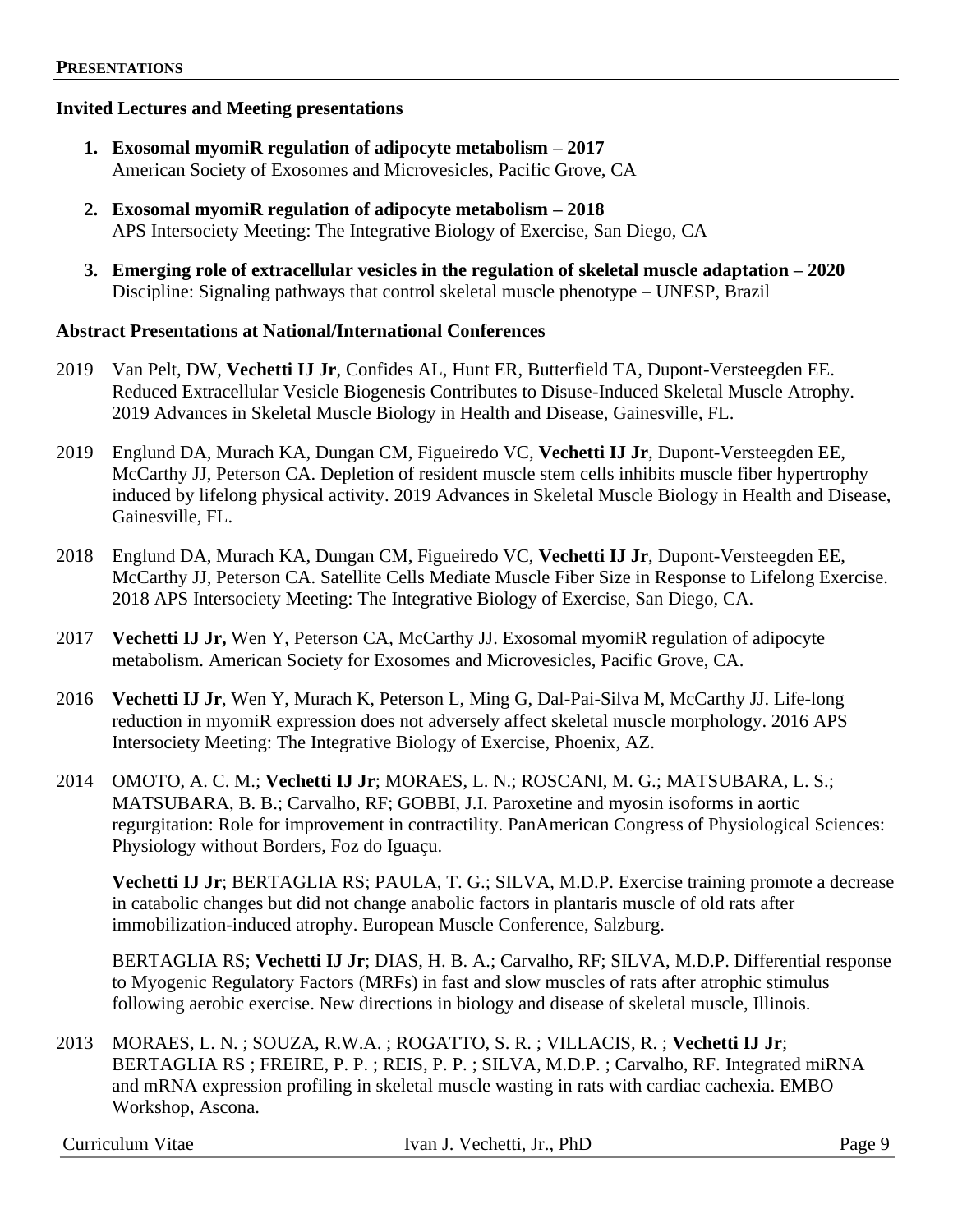2012 FELISBINO, S. L.; SAROBO, C.; LACORTE, L. M.; MARTINS, M.; RINALDI, J. C.; **Vechetti IJ Jr**; MOROZ, A.; SCARANO, W. R.; DELELLA, F. K. Chronic caffeine intake increases androgenic stimuli, epithelial cell proliferation and hyperplasia in rat ventral prostate. 10th International Congress on Cell Biology and 16th Meeting of the Brazilian Society for Cell Biology, Rio de Janeiro.

AGUIAR, A.F.; **Vechetti IJ Jr**; ALMEIDA, FLA; DAL-PAI-SILVA, MAELI . NFATc3 regulates muscle fiber-type transition independently from the activation of calcineurin (CaN) during long-term endurance training in rats. The integrative Biology of Exercise. Bethesda, Maryland.

BERTAGLIA, R. S.; **Vechetti IJ Jr**; Prado, P.H.; DIAS, H. B. A.; Carvalho, RF; DAL-PAI-SILVA, M. Aerobic training enhances the regenerative process after muscle atrophic stimulus. 10th International Congress on Cell Biology and 16th Meeting of the Brazilian Society of Cell Biology, Rio de Janeiro.

2011 SILVA, M.D.P.; **Vechetti IJ Jr**; AGUIAR, A.F.; DIAS, H. B. A.; ALMEIDA, FLA; CARANI, FR. Long-term endurance training modifies skeletal muscle phenotype and does not alter calcineurin (CaN) gene expression. EMBO Myogenesis Conference Series.

## **FUNDING**

## **Active**

NIH The role of muscle-derived extracellular vesicles in adipocyte Metabolism". PI: Ivan (1P20GM104320) Vechetti (3 person months calendar). 8/17/2020 – 5/31/2023. \$683,088 (Direct Costs \$450,000). Aims:

- 1. Determine whether the lipid composition of skeletal muscle extracellular vesicles is altered in response to a hypertrophic stimulus.
- 2. Determine whether mEVs stimulate adipocyte lipolysis through PKC activation.
- 3. Determine whether extracellular vesicles in response to a hypertrophic stimulus can induce fat loss through an enhanced lipolysis in obese mice.

# **Pending**

NIH/NIAMS The role of glucose-6-phosphate dehydrogenase in skeletal muscle growth. PI: Ivan (GRANT13479458) Vechetti (3 person months calendar). 07/01/2022 – 06/30/2027. \$2,371.280 (Direct Costs \$1,699.315). Aims:

- 1. Determine the necessity of G6pd for skeletal muscle hypertrophy.
- 2. Mechanistically test if changes in G6pd expression are sufficient to induce muscle cell growth.
- 3. Evaluate the role of miR-1 in the activation of G6pd during skeletal muscle hypertrophy.

# **Requested but not funded**

| NIH/NIDDK           | The effects of obesity in the lipid composition of skeletal muscle-derived Extracellular |
|---------------------|------------------------------------------------------------------------------------------|
| $(1R01DK129584-01)$ | Vesicles. PI: Ivan Vechetti (3 person months calendar). $09/01/2021 - 08/31/2025$ .      |
|                     | \$1,457.774 (Direct Costs \$969,383). Aims:                                              |
|                     | 1. Determine whether the lipid composition of plasma-derived and organ-derived           |
|                     | EVs from lean and obese subjects are significantly different.                            |

2. Determine whether obesity attenuates the efficiency of skmEVs to facilitate adipose tissue lipolysis.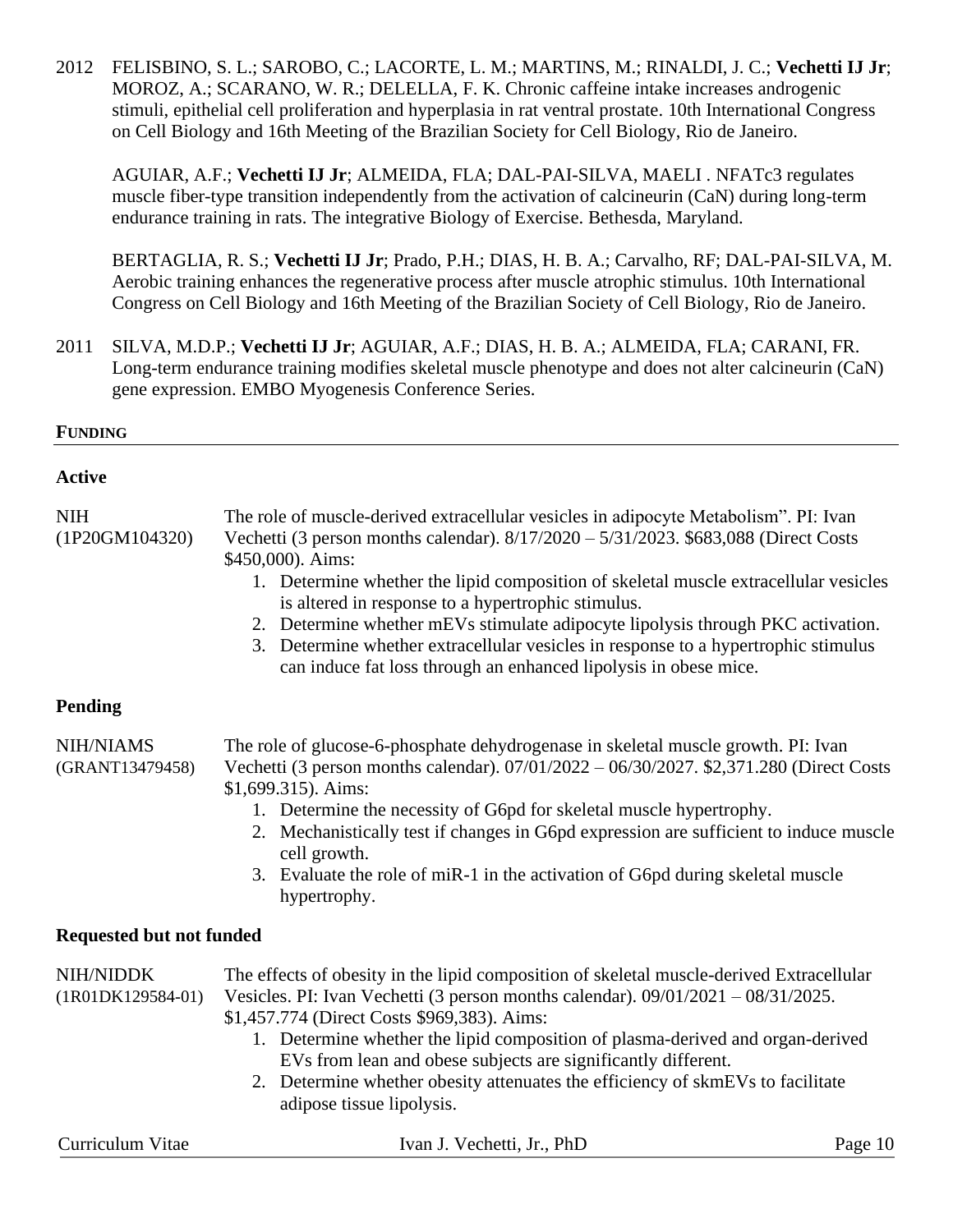NIH/NIAMS Analysis of extracellular vesicle-induced metabolic adaptations by CRISPR/Cas9-

(1R01DK130983-01) mediated gene editing. PI: Ivan Vechetti (3 person months calendar). 12/01/2021–

11/30/2026. \$2,374.435 (Direct Costs \$1,591.620). Aims:

- 1. Determine whether the Integrin beta 5 is required to skmEV uptake in metabolic cells after a hypertrophic stimulus.
- 2. Determine the trophism between skmEVs and metabolic organs after muscle hypertrophy.
- 3. Determine whether the manipulation of TSG101 in skeletal muscle affects wholebody metabolism.

# **TEACHING EXPERIENCE**

- 2009-2011 Human Anatomy School of Biomedicine, Integrated School of Bauru, Brazil
- 2021-Present Extracellular Vesicles University of Nebraska-Lincoln

# **STUDENT MENTORING & TRAINING**

# **1. Role as Primary Advisor for Students**

# Master's students

• Shengyi Fei (Department of Nutrition and Health Sciences, UNL) - Fall 2021

# **2. Member of graduate committees** *(other than as Chair)*

# Master's students

- Peter Kish (Krolinska Institute, Sweden) M.S. -2020 *(Mentor: Janos Zempleni)*
- Mariah McCashland (Department of Nutrition and Health Sciences, UNL) M.S. -2021 *(Mentor: Janos Zempleni)*
- Tesha Kerr (Department of Nutrition and Health Sciences, UNL) M.S. -2020-2021 *(Mentor: Janos Zempleni)*
- Leticia Estevam Engel (Unoeste, Brazil) -2021 *(Mentor: Francis Lopes Pacagnelli)*

# Ph.D. students

- Afsana Khanam (Department of Nutrition and Health Sciences, UNL) Ph.D. -2020 *(Mentor: Janos Zempleni)*
- Xingzhi (Alan) Li (Department of Nutrition and Health Sciences, UNL) Ph.D. -2021 *(Mentor: Jiujiu Yu)*

# **3. Research Training**

# Graduate Students

| • Leslie Golden      | Department of Physiology, UK (Doctoral) 2019-2020 |
|----------------------|---------------------------------------------------|
| $\bullet$ Jensen Gho | Department of Kinesiology, UK (Masters) 2019-2020 |
| • Taylor Valentino   | Department of Physiology, UK (Doctoral) 2018-2020 |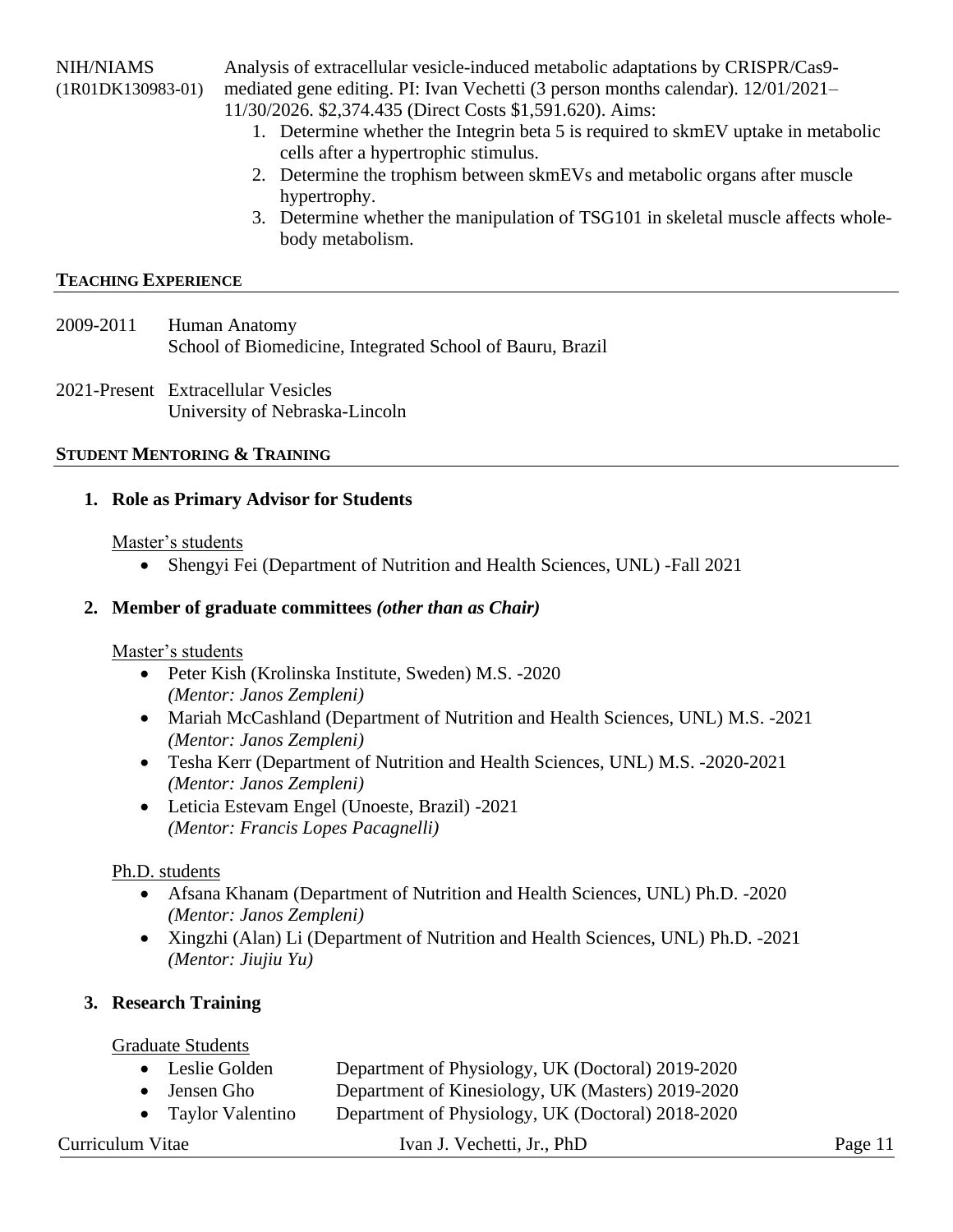- Laura Peterson Department of Physiology, UK (Doctoral) 2016-2020
- Tassiana Paula Department of Morphology, UNESP, Brazil, (Masters and Doctoral) 2011-2015
- Bruno Duran Department of Morphology, UNESP, Brazil) (Masters) 2011-2015
- Ana C. Omoto Department of Morphology, UNESP, Brazil) (Masters) 2013-2015
- Warlen Piedade Department of Morphology, UNESP, Brazil) (Masters) 2011-2014
- Jessica Valente Department of Morphology, UNESP, Brazil) (Undergraduate and Masters)
- 2011-2015 • Franciele Mosele Department of Morphology, UNESP, Brazil) (Undergraduate and Masters)

#### Undergraduate

| • Filipe Goulart | Department of Nutrition and Health Sciences, UNL (2021-Present)                                                                                                                                                                                                                                                                    |
|------------------|------------------------------------------------------------------------------------------------------------------------------------------------------------------------------------------------------------------------------------------------------------------------------------------------------------------------------------|
| • Blake Rule     | Department of Nutrition and Health Sciences, UNL (2021-Present)                                                                                                                                                                                                                                                                    |
|                  | $\mathbf{r}$ $\mathbf{r}$ $\mathbf{r}$ $\mathbf{r}$ $\mathbf{r}$ $\mathbf{r}$ $\mathbf{r}$ $\mathbf{r}$ $\mathbf{r}$ $\mathbf{r}$ $\mathbf{r}$ $\mathbf{r}$ $\mathbf{r}$ $\mathbf{r}$ $\mathbf{r}$ $\mathbf{r}$ $\mathbf{r}$ $\mathbf{r}$ $\mathbf{r}$ $\mathbf{r}$ $\mathbf{r}$ $\mathbf{r}$ $\mathbf{r}$ $\mathbf{r}$ $\mathbf{$ |

• Jennifer Wayland Department of Physiology, UK (2017-2018)

#### **MEMBERSHIPS AND AWARDS**

## **1. Professional Organization Memberships**

2017-Present International Society for Extracellular Vesicles 2020-Present American Society for Exosomes and Microvesicles

2011-2015

## **2. Professional and Academic Awards**

| 2021 | Editor's choice at Journal of Physiology: Dysbiosis of the gut microbiome impairs         |
|------|-------------------------------------------------------------------------------------------|
|      | mouse skeletal muscle adaptation to exercise.                                             |
| 2020 | Cover image for the article: Independent Satellite Cell Communication to Muscle Fibers    |
|      | During Load-Induced Hypertrophy.                                                          |
| 2020 | Image of the week from the American Physiological Society for the article: Depletion of   |
|      | resident muscle stem cells negatively impacts running volume, physical function, and      |
|      | muscle fiber hypertrophy in response to lifelong physical activity.                       |
| 2019 | Image of the week from the American Physiological Society for the article: Elevated       |
|      | myonuclear density during skeletal muscle hypertrophy in response to training is reversed |
|      | during detraining.                                                                        |
| 2019 | Dean's Distinguished Lecture                                                              |
| 2016 | Visiting Scholar award                                                                    |
| 2013 | Visiting Scholar award                                                                    |
| 2011 | PhD's scholar award                                                                       |
| 2009 | Master's scholar award                                                                    |
|      |                                                                                           |

#### **PROFESSIONAL SERVICE**

#### **1. Manuscript Reviews**

Acta Physiologica (2) Journal of Physiology and Biochemistry (1) Journal of Cellular Biochemistry (5) The Faseb Journal (1) Journal of the International Society of Sports Nutrition (5)